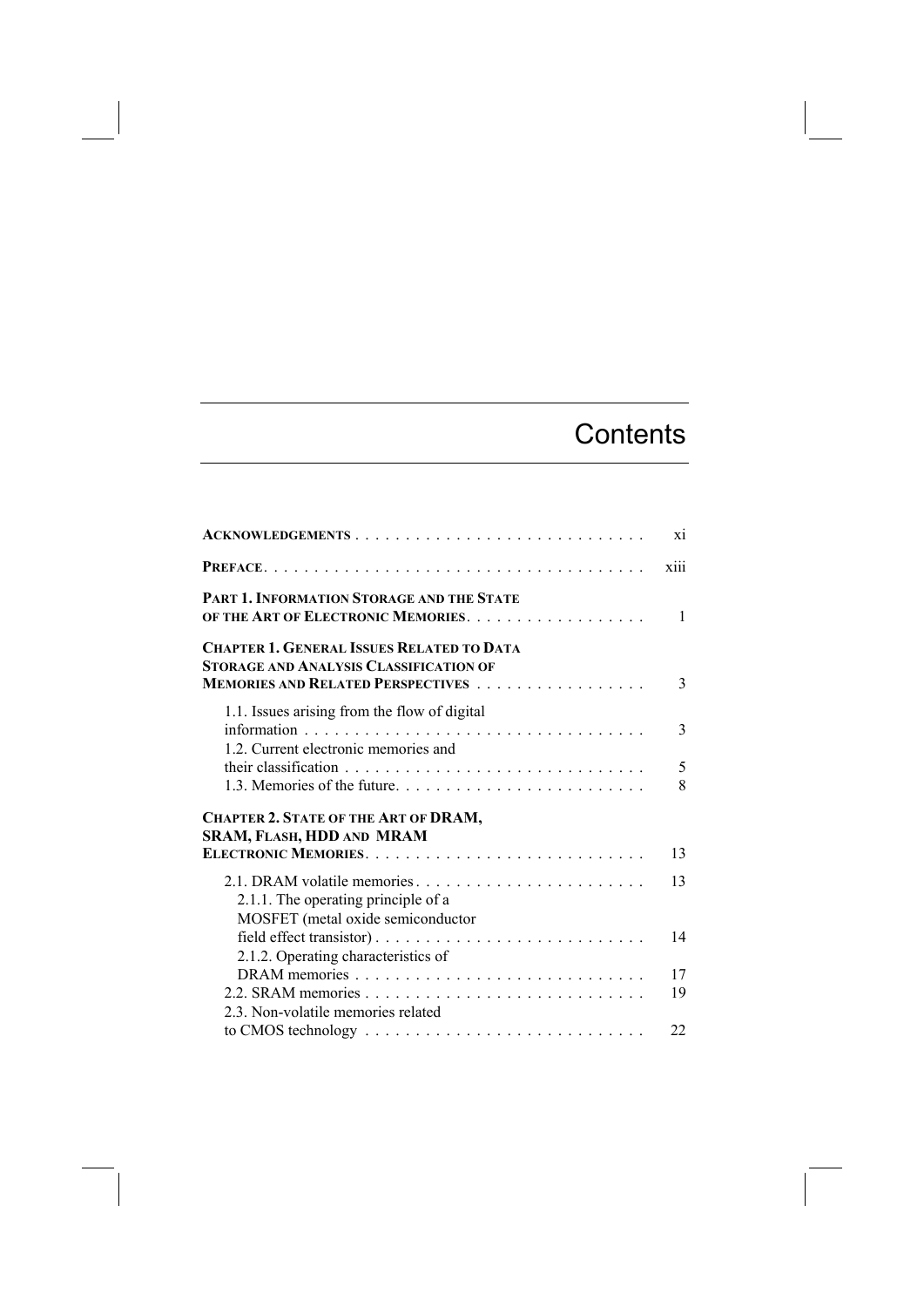| 2.3.1. Operational characteristics of                                                              |    |
|----------------------------------------------------------------------------------------------------|----|
|                                                                                                    | 22 |
|                                                                                                    | 38 |
| 2.4. Non-volatile magnetic memories                                                                |    |
|                                                                                                    | 45 |
| 2.4.1. The discovery of giant magneto                                                              |    |
| resistance at the origin of the spread of                                                          |    |
|                                                                                                    | 46 |
|                                                                                                    | 49 |
|                                                                                                    | 51 |
| 2.4.4. Operational characteristics of                                                              |    |
|                                                                                                    | 51 |
| 2.4.5. Characteristics of a magnetic                                                               |    |
|                                                                                                    | 54 |
|                                                                                                    | 56 |
| <b>CHAPTER 3. EVOLUTION OF SSD TOWARD</b><br>FERAM, FEFET, CTM AND STT-RAM<br><b>MEMORIES</b><br>. | 59 |
|                                                                                                    |    |
| 3.1. Evolution of DRAMs toward ferroelectric FeRAMs                                                | 60 |
| 3.1.1. Characteristics of a ferroelectric material                                                 | 60 |
| 3.1.2. Principle of an FeRAM memory                                                                | 63 |
| 3.1.3. Characteristics of an FeFET memory.                                                         | 67 |
| 3.2. The evolution of Flash memories towards charge                                                |    |
|                                                                                                    | 77 |
| 3.3. The evolution of magnetic memories (MRAM)                                                     |    |
| toward spin torque transfer memories (STT-RAM)                                                     | 82 |
| 3.3.1. Nanomagnetism and experimental implications                                                 | 83 |
| 3.3.2. Characteristics of spin torque transfer                                                     | 84 |
| 3.3.3. Recent evolution with use of perpendicular                                                  |    |
|                                                                                                    | 88 |
|                                                                                                    | 90 |
| PART 2. THE EMERGENCE OF NEW CONCEPTS:                                                             |    |
| THE INORGANIC NEMS, PCRAM, RERAM                                                                   |    |
|                                                                                                    | 93 |
|                                                                                                    |    |
| <b>CHAPTER 4. VOLATILE AND NON-VOLATILE</b>                                                        | 95 |
| 4.1. Nanoelectromechanical switches                                                                |    |
|                                                                                                    | 96 |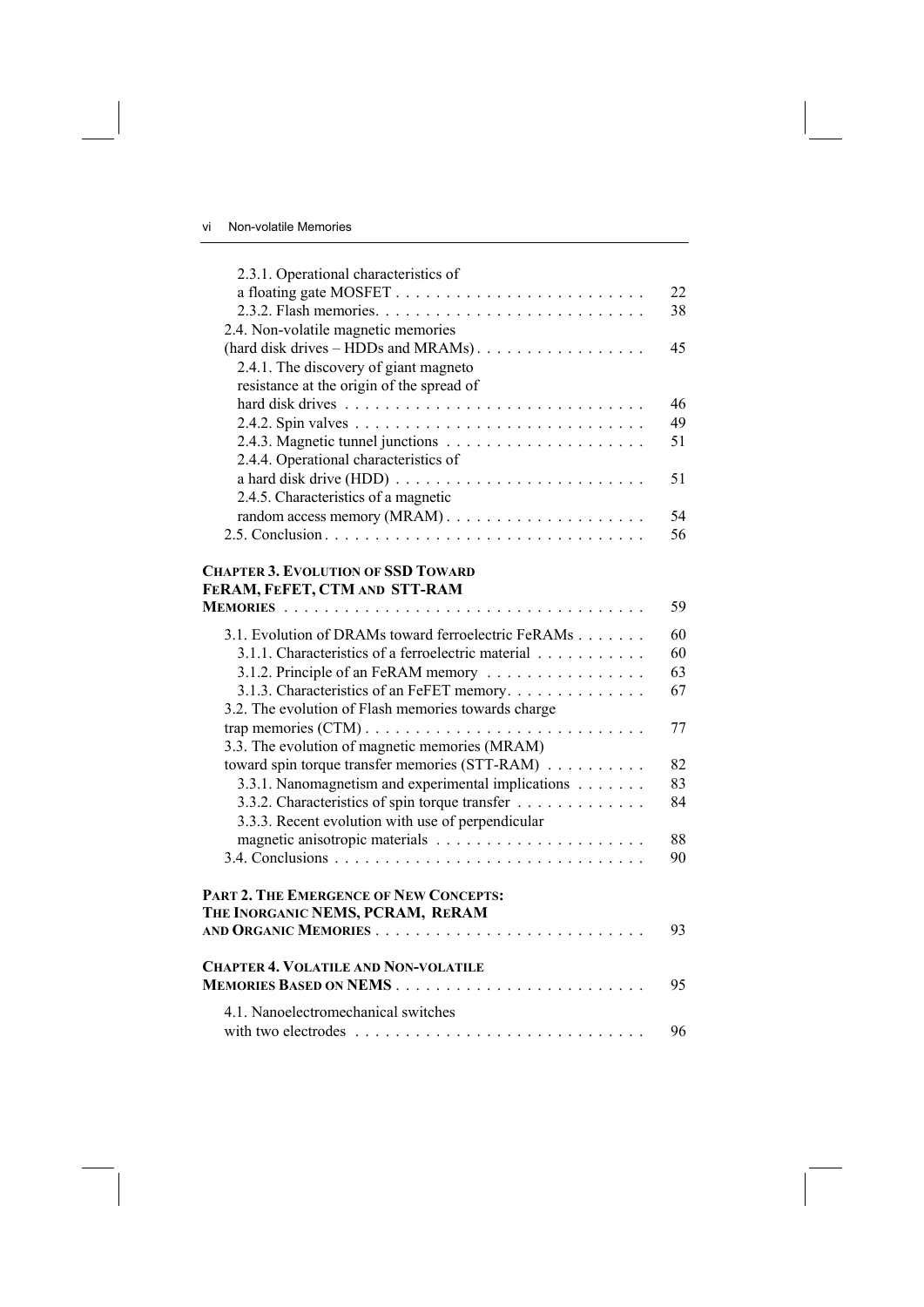|                                                                                                                               | 97<br>102  |
|-------------------------------------------------------------------------------------------------------------------------------|------------|
| 4.1.3. Crossed carbon nanotube networks<br>4.2. NEMS switches with three electrodes<br>4.2.1. Cantilever switch elaborated by | 103<br>106 |
|                                                                                                                               | 107        |
| 4.2.2. Nanoswitches with carbon nanotubes                                                                                     | 110        |
| 4.2.3. NEMS-FET hybrid memories with a mobile                                                                                 |            |
| floating gate or mobile cantilever                                                                                            | 116        |
|                                                                                                                               | 121        |
| <b>CHAPTER 5. NON-VOLATILE PHASE-CHANGE</b>                                                                                   |            |
|                                                                                                                               | 123        |
| 5.1. Operation of an electronic                                                                                               |            |
|                                                                                                                               | 125        |
| 5.1.1. Composition and functioning of                                                                                         |            |
|                                                                                                                               | 125        |
| 5.1.2. The antinomy between the high resistance                                                                               |            |
| of the amorphous state and rapid heating                                                                                      | 129        |
| 5.2. Comparison of physicochemical                                                                                            |            |
| characteristics of a few phase-change materials.                                                                              | 134        |
| 5.3. Key factors for optimized performances                                                                                   | 137        |
| 5.3.1. Influence of cell geometry on the                                                                                      |            |
|                                                                                                                               | 138        |
| 5.3.2. Optimization of phase-change alloy                                                                                     |            |
|                                                                                                                               | 143        |
| 5.3.3. Influence of nanostructuration of                                                                                      |            |
|                                                                                                                               | 148        |
| 5.3.4. Recent techniques for improvement                                                                                      |            |
| of amorphization and crystallization rates                                                                                    |            |
|                                                                                                                               | 156        |
| 5.3.5. Problems related to interconnection                                                                                    |            |
| of PCRAM cells in a 3D crossbar-type                                                                                          |            |
|                                                                                                                               | 160        |
|                                                                                                                               | 162        |
| CHAPTER 6. RESISTIVE MEMORY SYSTEMS (RRAM)                                                                                    | 165        |
| 6.1. Main characteristics of resistive memories                                                                               | 168        |
|                                                                                                                               | 169        |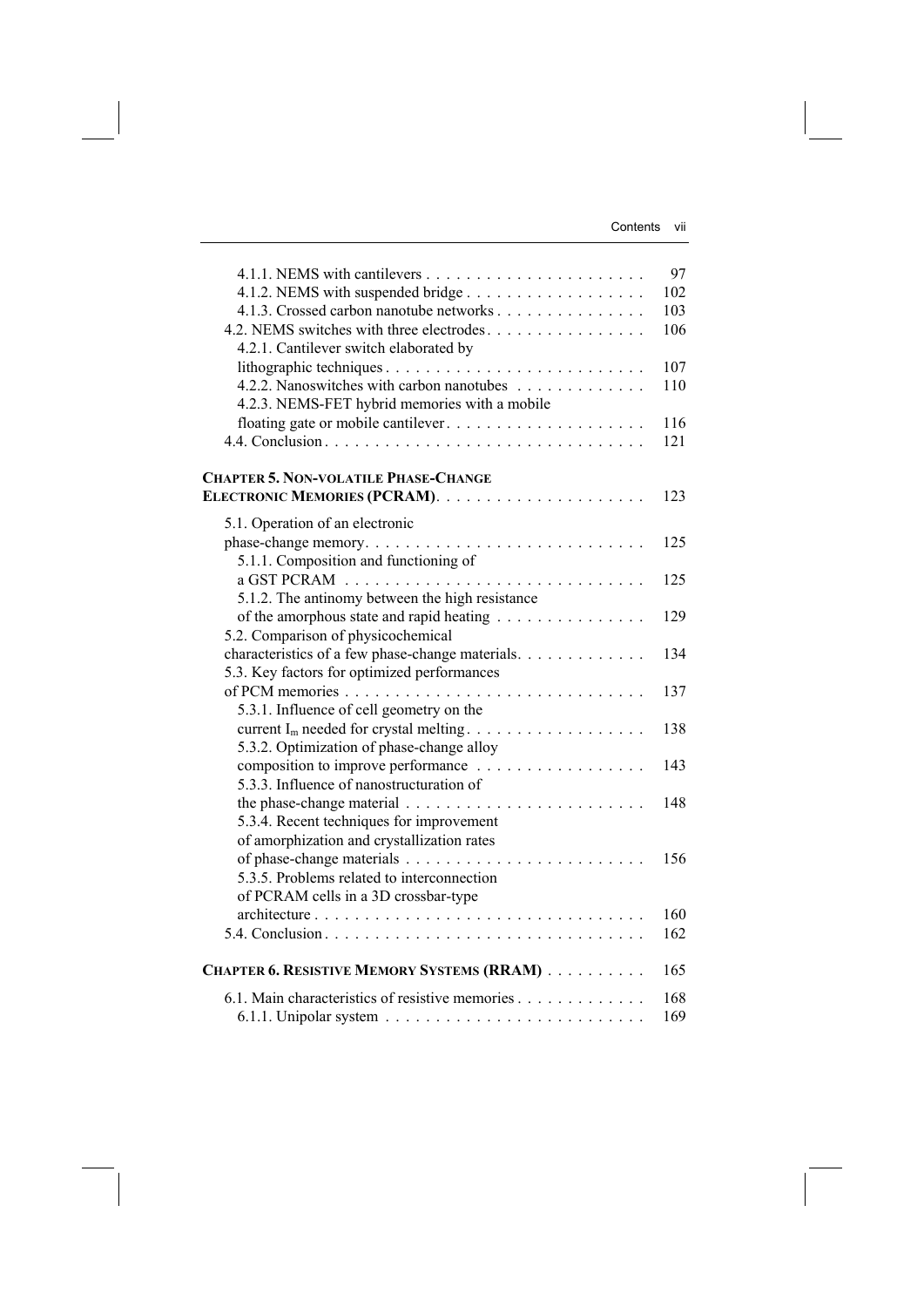|                                                   | 170 |
|---------------------------------------------------|-----|
| 6.2. Electrochemical metallization memories       | 171 |
|                                                   | 174 |
| 6.2.2. Metallization memories with an             |     |
| insulator or a semiconductor                      | 177 |
| 6.2.3. Conclusions on metallization memories      | 182 |
| 6.3. Resistive valence change memories (VCM)      | 183 |
| 6.3.1. The first work on resistive memories       | 183 |
| 6.3.2. Resistive valence change memories          |     |
|                                                   | 185 |
| 6.3.3. A perovskite resistive memory ( $SrZrO3$ ) |     |
| with better performance than Flash memories       | 186 |
| 6.3.4. Electroforming and resistive switching.    | 189 |
| 6.3.5. Hafnium oxide for universal                |     |
|                                                   | 195 |
|                                                   | 198 |
|                                                   |     |
| <b>CHAPTER 7. ORGANIC AND NON-VOLATILE</b>        |     |
|                                                   | 201 |
|                                                   | 204 |
| 7.1.1. Flexible FG-OFET device with               |     |
|                                                   | 205 |
| 7.1.2. Flexible organic FG-OFET entirely          |     |
| elaborated by spin coating and inkjet printing    | 212 |
| 7.1.3. Flexible OFETs with charge-trap            |     |
|                                                   | 216 |
| 7.1.4. OFETs with conductive nanoparticles        |     |
|                                                   | 221 |
|                                                   | 226 |
| 7.2. Resistive organic memories with              |     |
|                                                   | 230 |
| 7.2.1. Organic memories based on                  |     |
|                                                   | 232 |
| 7.2.2. Resistive charge-trap organic              |     |
|                                                   | 238 |
|                                                   | 244 |
|                                                   | 248 |